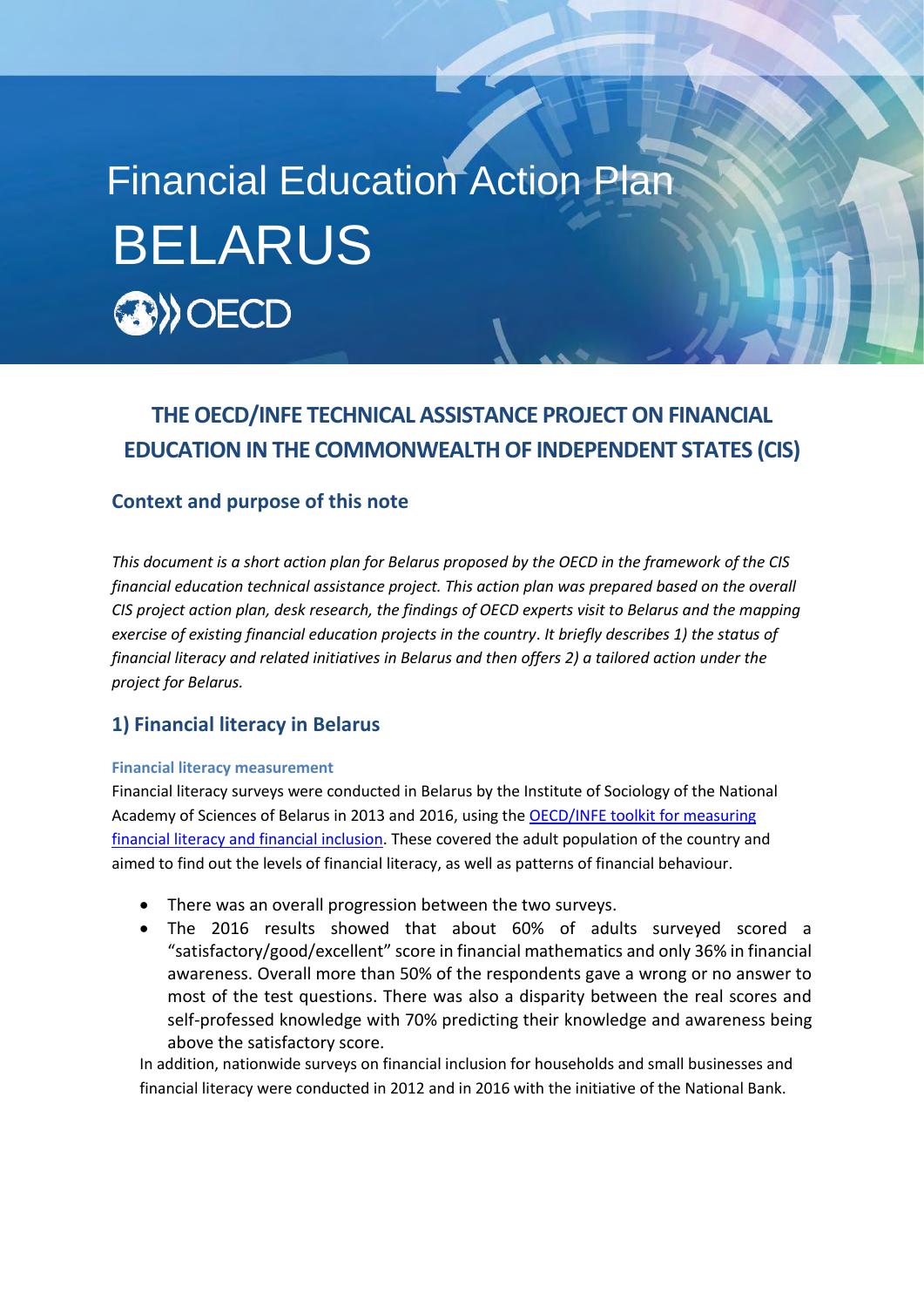#### **National Strategy of Financial Education (NSFE)**

In 2013 the Government of Belarus and the National Bank approved the "*Joint Action Plan of Government Agencies and Financial Market Participants on Enhancing Financial Literacy of the Population of the Republic of Belarus for 2013-2018"* (the Joint Action Plan) and a package of actions for its implementation.

An institutional framework was established to implement the Joint Action Plan. An Interagency Coordination Council oversees all the activities of different public and private institutions; the National Bank of Belarus established a financial literacy division and is leading the work of a Working Group including other public institutions; finally, a Committee on Financial Literacy including the representatives from commercial banks operates under the coordination of the Association of Belarusian Banks.

The Joint Action Plan is in its implementation stage, albeit it could be further detailed and operationalised. Its key objectives are to develop a basis of financial literacy among Belarussian citizens and to help them improve their financial behavior by making rational financial, savings, investment, and consumption decisions. Special attention is paid to households as social units, schoolchildren/youth/socially vulnerable groups (retired, unemployed, those facing financial problems), entrepreneurs, and improving financial literacy in the workplace.

#### **Financial education in schools**

Youth and school children are a target group under the Joint Action Plan. The National Plan is collaborating with Child and Youth Finance International (an international NGO focusing on empowering youth through financial education and inclusion) on Global Money Week events held in schools.

The National Bank has been cooperating with the Ministry of Education in the organization of *National Olympiad of Financial Education among pupils* and *Competition among university students for the best research project* on economic issues, in addition to a number of education events related to Global Money Week, specialised exhibitions on the International Day of Savings. The key resource for financial education in Belarus is the one-stop gateway "National web portal on financial education" ([www.fingramota.by\)](http://www.fingramota.by/). Materials (games, articles, handbooks in the field of financial education) and information about all participants in the Joint Action Plan and actions taken thereby will be posted.

#### **Meeting the financial literacy needs of migrants and their families**

Migrants are not currently considered to be a socio-economic group requiring special attention in terms of financial education. Nevertheless, personal remittances received have been consistently averaging 1% of the country's GDP until 2010 and have since increased by 50% to 1.5% for the past 6 years.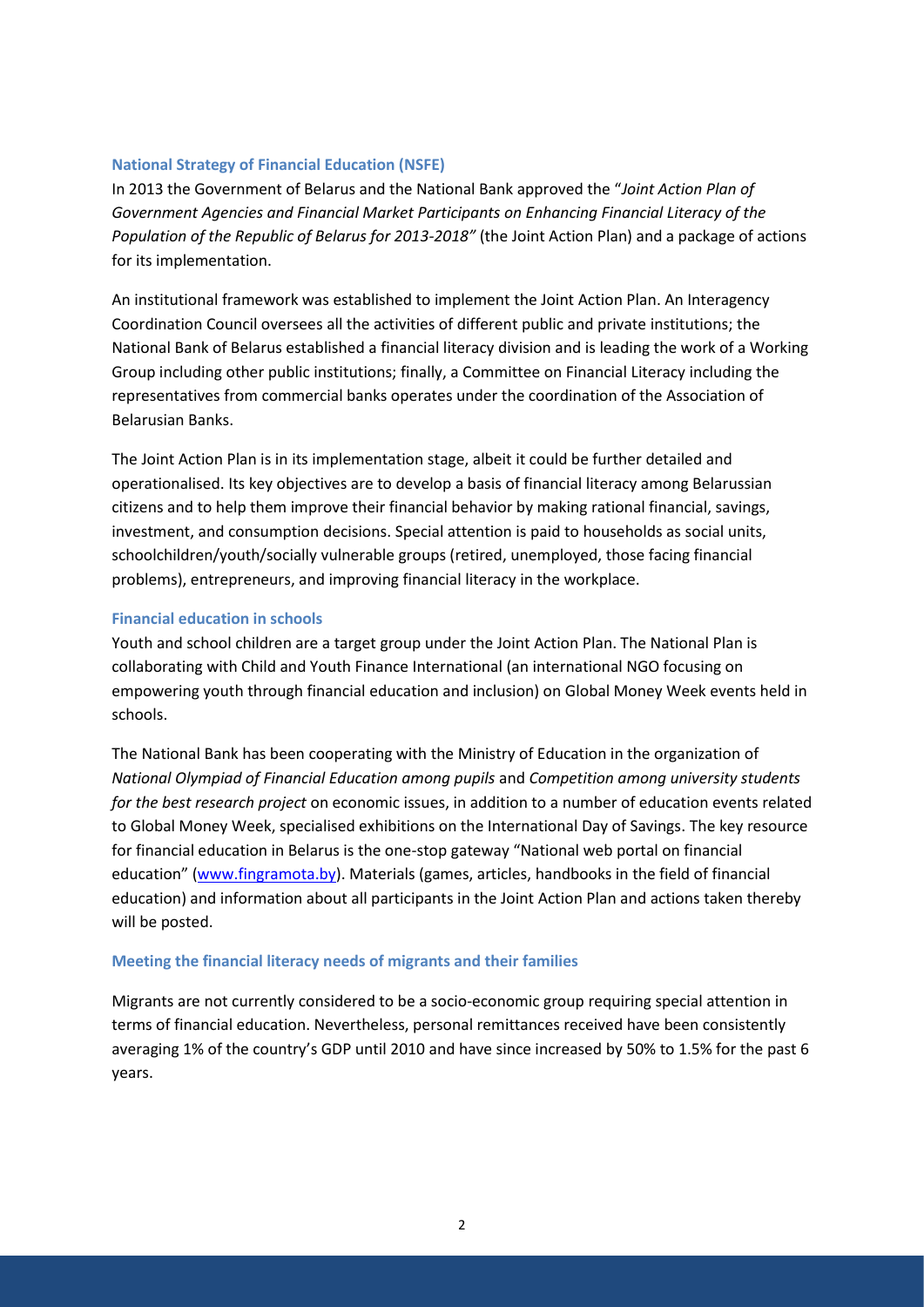## **2) Suggested project contributions to financial literacy in Belarus**

#### **Collect evidence using the OECD/INFE toolkit**

Several kinds of support will be offered through the project:

o The dedicated data collection exercise and analyses will be a good opportunity for Belarus to assess the financial literacy from an OECD/INFE perspective and to benchmark the country regionally and internationally. Small adjustments to the 2015 OECD/INFE toolkit can be useful to adapt it to the Belarusian context. These adaptions could be made in two directions: design of additional questions on consumer rights protection and informality and revision of the content of some questions. Booster samples of entrepreneurs and rural dwellers could be considered to capture financial literacy levels in relevant segments of the population. For the survey implementation, the OECD plans to collaborate with an international survey agency that will coordinate the survey conduct in other CIS countries (with the collaboration of the NBB and a local survey agency).

**Period:** implementation of survey -2017 second half

- o Use of findings to inform financial literacy initiatives, national strategy for financial education (see second component below) and further analysis at local levels. Creation of regional database on financial literacy and inclusion in CIS and dissemination of results. **Period:** 2018-2019 first half
- o Two regional workshops are planned to support this component in Minsk (measurement of financial literacy, 19-20 September 2017) and in Moscow (presentation of survey results, second half 2018).

#### **•** Support the evaluation and revision of NSFE

Two kinds of support will be offered through the project:

- o Development of a roadmap in cooperation with the National Bank of Belarus in order to support the assessment and revision of NSFE (building on best international practices relevant for Belarus and focusing on increase the effectiveness). **Period:** 2017 second half-2019 first half
- o Two regional workshops to support the NSFE development, implementation and evaluation/revision will be organised to provide direct guidance on this component in Minsk (19-20 September 2017) and in Moscow (2018 second half).
- **Support for the inclusion of financial literacy in schools and for youth**

Two kinds of support are planned under the project:

- o A policy handbook on financial education in schools and for youth in CIS will be developed, including guidance on the introduction and successful implementation of financial literacy in schools, advice for the definition of core competencies for financial literacy, training of trainers and development of pedagogical tools for different age groups. **Period**: 2017 second half – 2019 first half
- o Possible (depending on Belarus' interest and practicality) design and launch of a pilot programme on financial literacy (with different traditional and innovative delivery mechanisms) in selected schools in Belarus and impact assessment of the pilot programme.